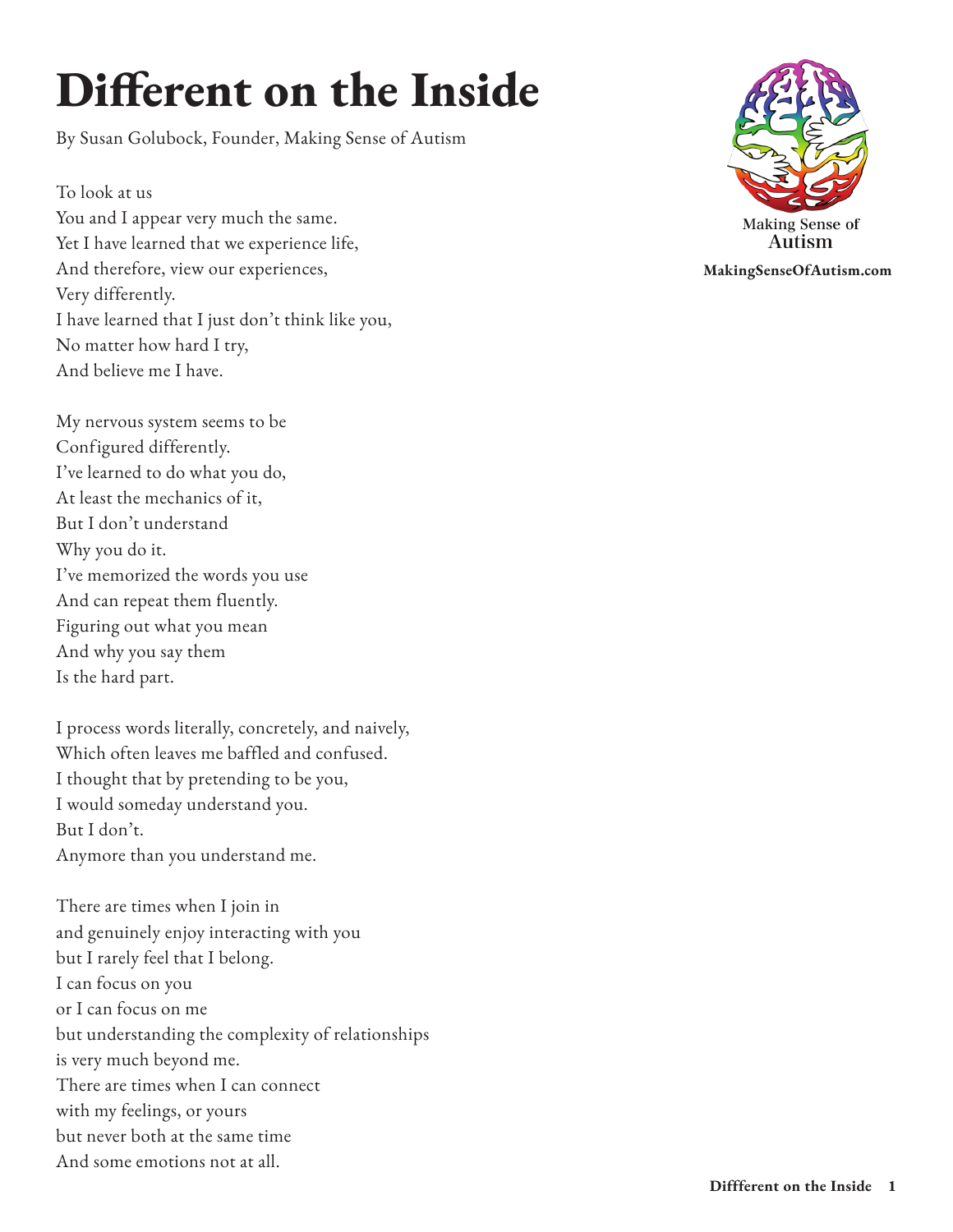There are times when I really think I understand you then you change, and I don't.

Even though I have stopped trying to "be" like you I haven't stopped trying to understand you. It would mean a lot to me If you would try, Just for a little while, To understand what it must be like to be me.

Remember those awkward social moments As an adolescent or pre-adolescent When you were trying to "fit in", But didn't really know what was "in" Or what was expected? You stood there in conspicuous silence, Rehearsing everything you wanted to say, Waiting for a chance to speak, Then blurting out some untimely statement Or more than you really intended Not knowing when or how to stop. Imagine having those "moments" occur regularly With family, friends, and strangers alike. Your best defense is to To memorize the required "small talk", Keep your mouth shut, And let others talk about themselves. Meanwhile you struggle to filter out The background noise they so easily seem to ignore, Processing maybe 50% of what they say. Then there is the feeling of panic When the dreaded unexpected question appears Requiring you to suddenly shift from processing to production Without the time you need to do it. It makes you wonder, With interactions so difficult, Why so many people consider socializing To be so much "fun".

Remember the time when you were startled By a car horn? Or fire alarm? Or a touch on the shoulder that you didn't expect? Think about what it felt like.

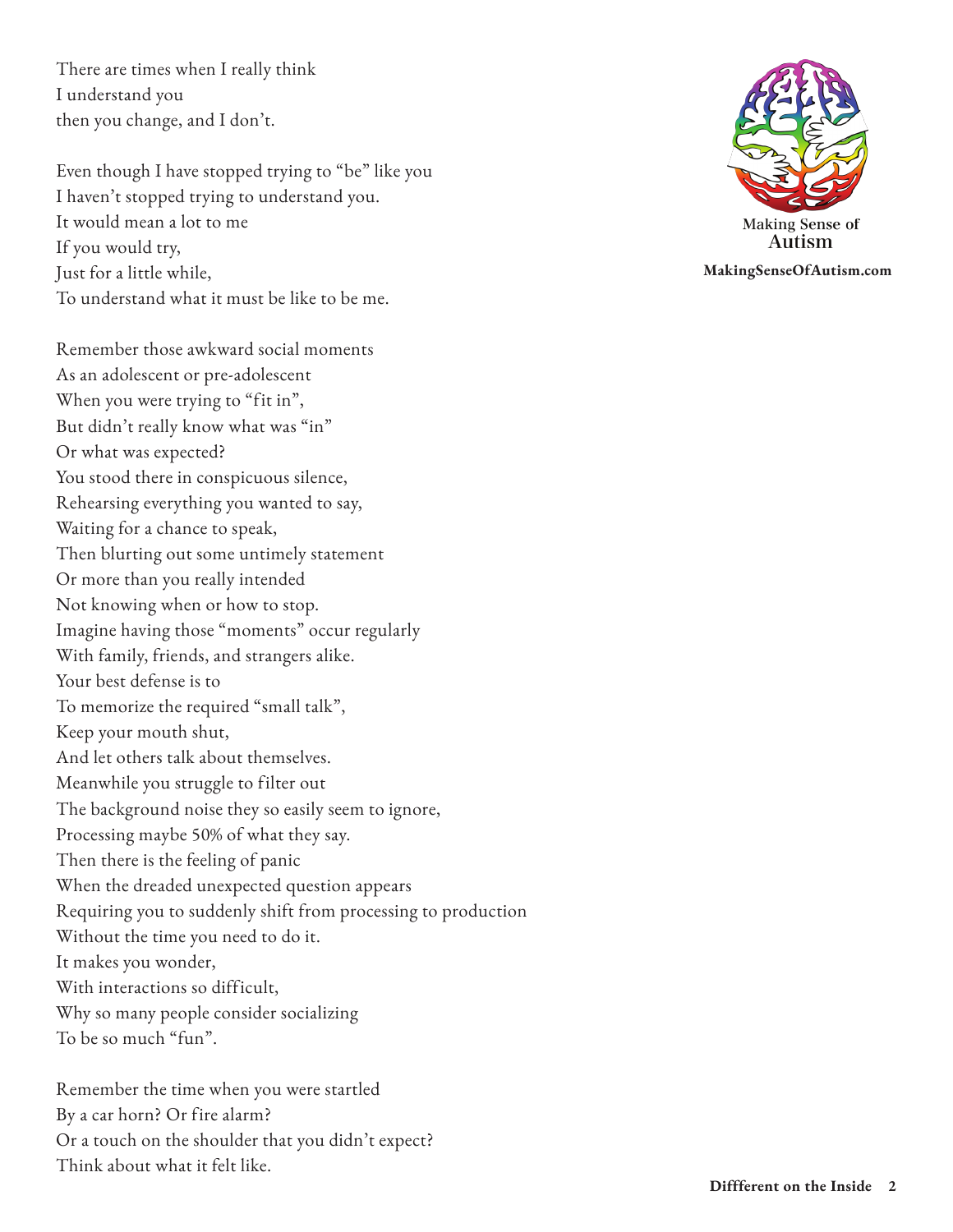Your heart raced. Your senses were being assaulted. Your mind was suddenly jolted out of focus For a brief second or millisecond Until you realized what had happened And could calm back down again.

Imagine instead the panic escalating as you Struggle desperately to register what happened, Causing you to feel violated, angry, and disorientated. THEN imagine being asked to function in this state For the next number of minutes or even hour That it takes for your system to pull itself back together again.

Imagine what it is like to be startled By everyday experiences, Like the sound of a cup touching a saucer Or someone suddenly making a gesture with their hand in your direction. Think what it is like to have your nervous system put on edge By the sound of someone chewing Or the thought that someone just might come close enough To brush up against you in a crowded room. Your environment becomes a mine field. The bathroom, car and bedroom are your foxholes.

I seek ways to block the barrage By hyper focusing my attention On some single object or task, Just as I might do with a good book, To "tune out" a world That provides one with so little peace.

Remember those occasions When you couldn't retrieve the names Of people or places or things You know that you should know? Imagine that happening 3-5 times a day. Not being able to make those connections, Or any connections, Without setting memory triggers And practicing words that you want to say in advance. All this just to remember what you need to do or say With people you work with every day.

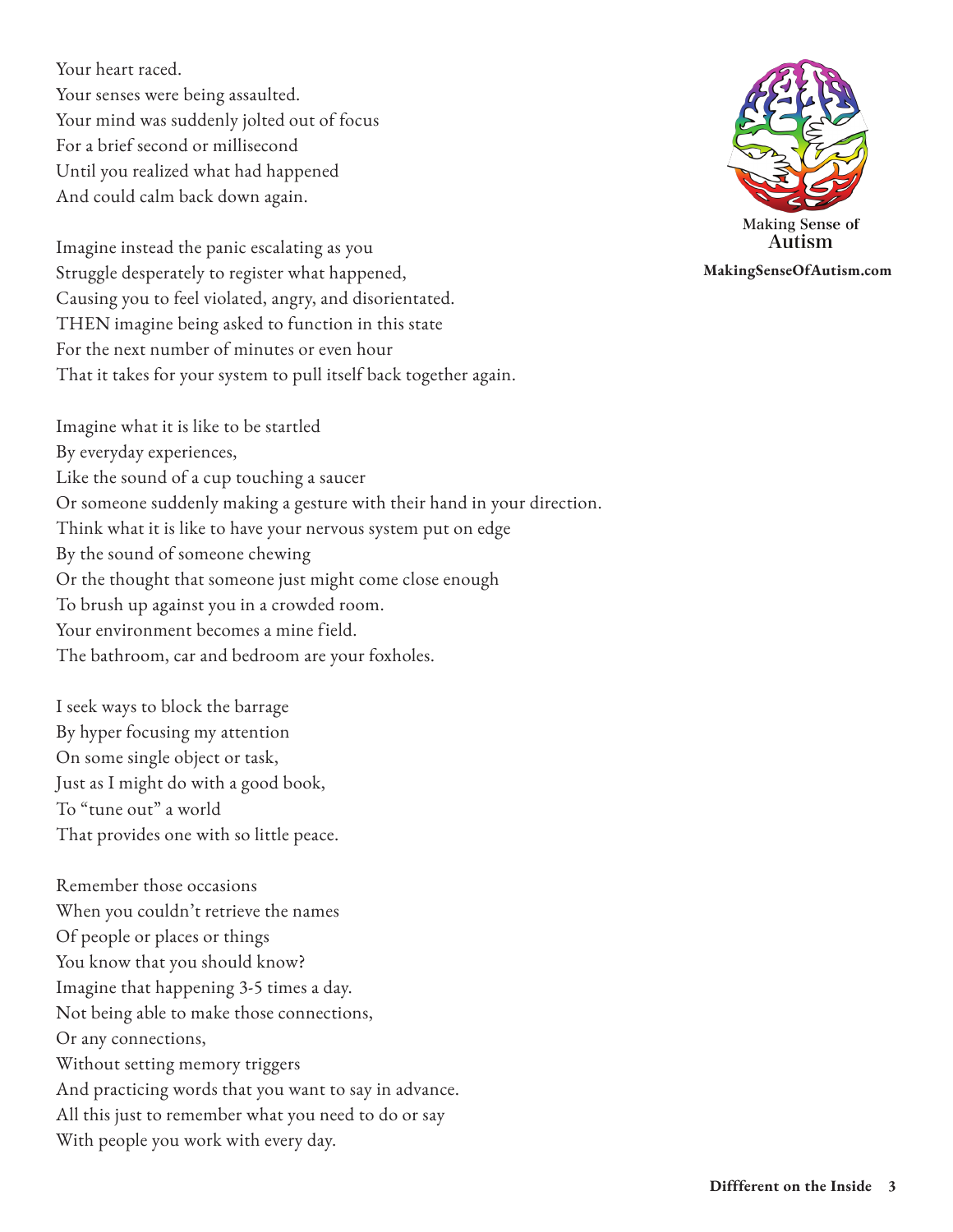Have you ever looked for something That you expected to be there, And it wasn't, Just when you needed it most? Do you remember that moment of panic And how you froze with indecision As to what to do next? Living life "spontaneously" Would be like this for me A continuous series Of panics and indecision.

Despite my many years of experience, My brain still yearns for consistency, Yet finds none. "New" responses require a lot more time Than the milliseconds it requires for you To review all the possibilities, So, my brain either "freezes" Or falls back on "old" responses. Either way I'm "stuck". Later I can think it through And "pre-plan" for the next time, Only next time it is likely to be "new" again.

Among the words That I most dread to hear, Yet hear so often, Are "Lighten up! Don't be so Intense." "Don't take life so seriously." In essence you are telling me To stop functioning Because that is what would happen.

Remember how hard you worked To learn a sport? Or play an instrument? Or drive a car? Remember how the task initially seemed so overwhelming? You might have thought you would Never reach the ease that comes with mastery. Imagine succeeding But never being free of the need To think your way through each task.

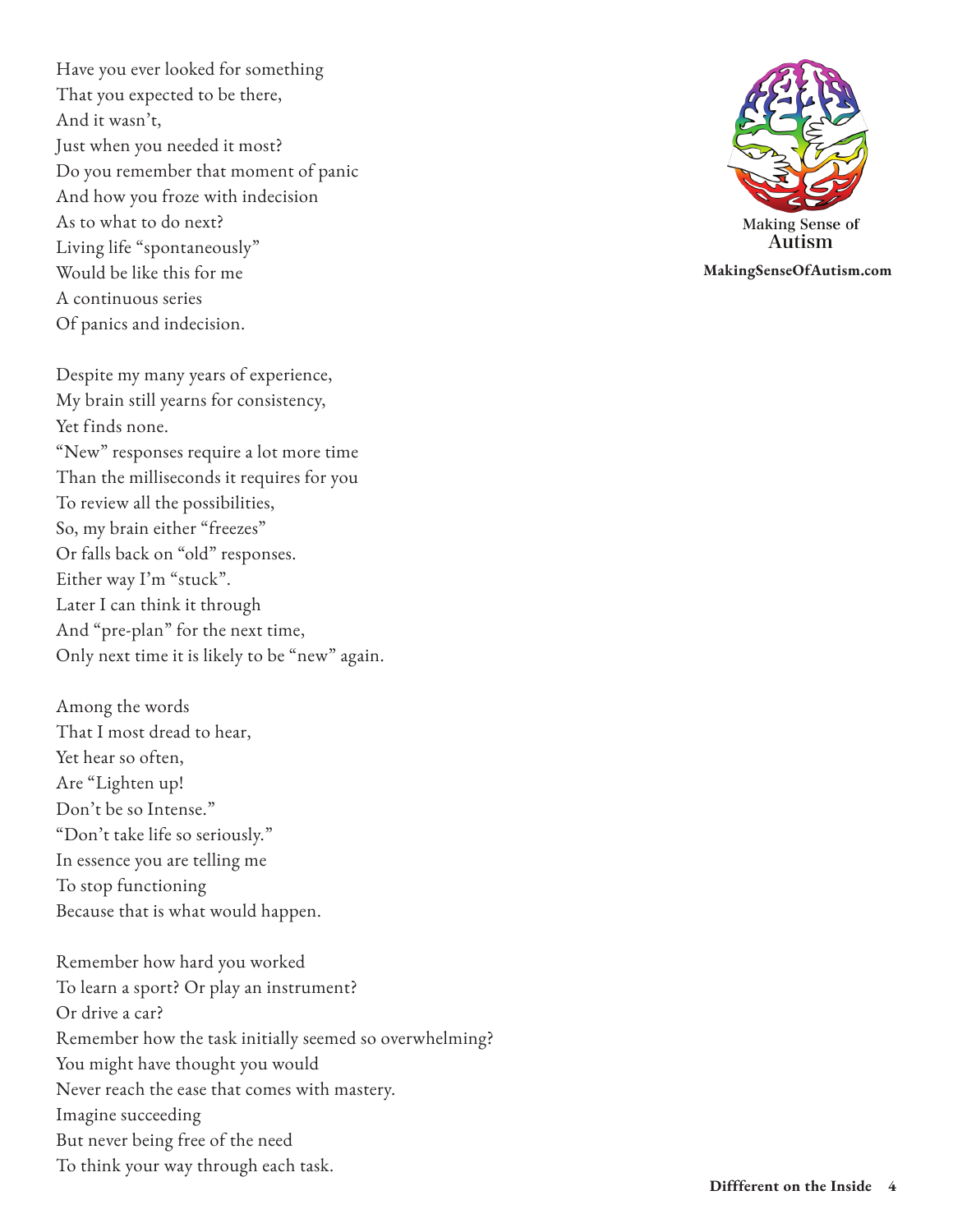Not being able to listen or talk And put a pot of water on to boil at the same time Because each requires your exclusive mental focus to perform, Each and every time.

Remember those times when you had more to deal with Than you thought that you could handle And you were ready to blow up in frustration Or collapse in utter fatigue? Perhaps you closed yourself off from others, "Vegged out" in front of the TV Re-organized your closet, Or found some sensory pleasure in which to engage. People seem to understand this need In themselves and others, On occasion. For me this need occurs throughout the day, Every day. When I appear "zoned out" "In a world of my own" Or "obsessively organizing", I'm just trying to conserve energy Or forage through the thicket of input That overwhelms me. I can't wait to get home to collapse, And I can't proceed without planning.

To calm my overstressed nervous system I have had to learn "alternative" strategies Such as leaning, propping, Rubbing, squeezing or stretching; Whatever I can get away with That gives me the body movement And deep pressure input I need so desperately throughout the day. I leave the rocking and stimming, Which are more "natural" ways of coping For when I am alone. I have learned that "my way" is "unacceptable". Thus, even my coping behaviors have become Just one more thing for me to "hide".

Most people hold on during a crisis and Relax when it is over.

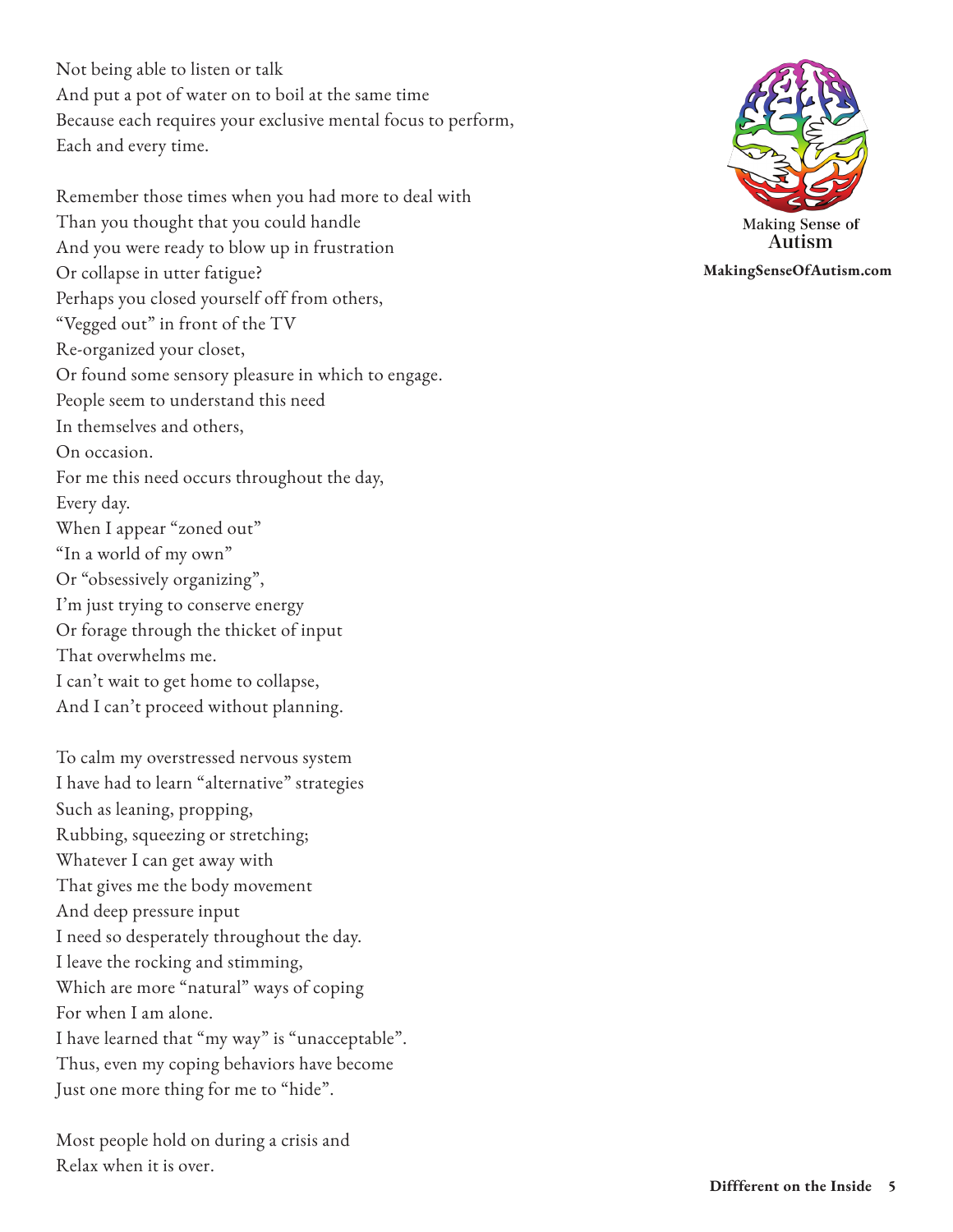I hold on and hold on But am unable to "let go". Instead, when the crisis is over I collapse Because modulation is something My nervous system has never learned to do. It must be hard to understand. I appear, because I hide things so well, Like someone who can handle so much. Yet, inside I experience a roller coaster That is either up or down Rarely if ever experiencing solid ground.

If you stop to think about it You do know what it feels like to be me, Briefly, in a less exaggerated way, Just as I experience Briefly, on my more integrated days What I imagine it must be like to be you.

As you grow Practiced tasks get easier, Allowing you to add complexity and variety to your life. When growth is hindered, Practiced tasks only get memorized, Not generalized. Each situation must be struggled through As if it were new. Complexity only overwhelms. There is no energy left for variety, Yet what is expected of you and I Remains the same.

Think back to a time When you were experiencing an event or period That was particularly difficult And someone said to you, "Oh yeah, I've had that happen to me" or "That happens to everyone at some time or the other". I've been told that the intent of these comments Is to encourage you To do what you had to do to "get past it", To avoid making a "big deal out of it". To me those words are particularly painful.

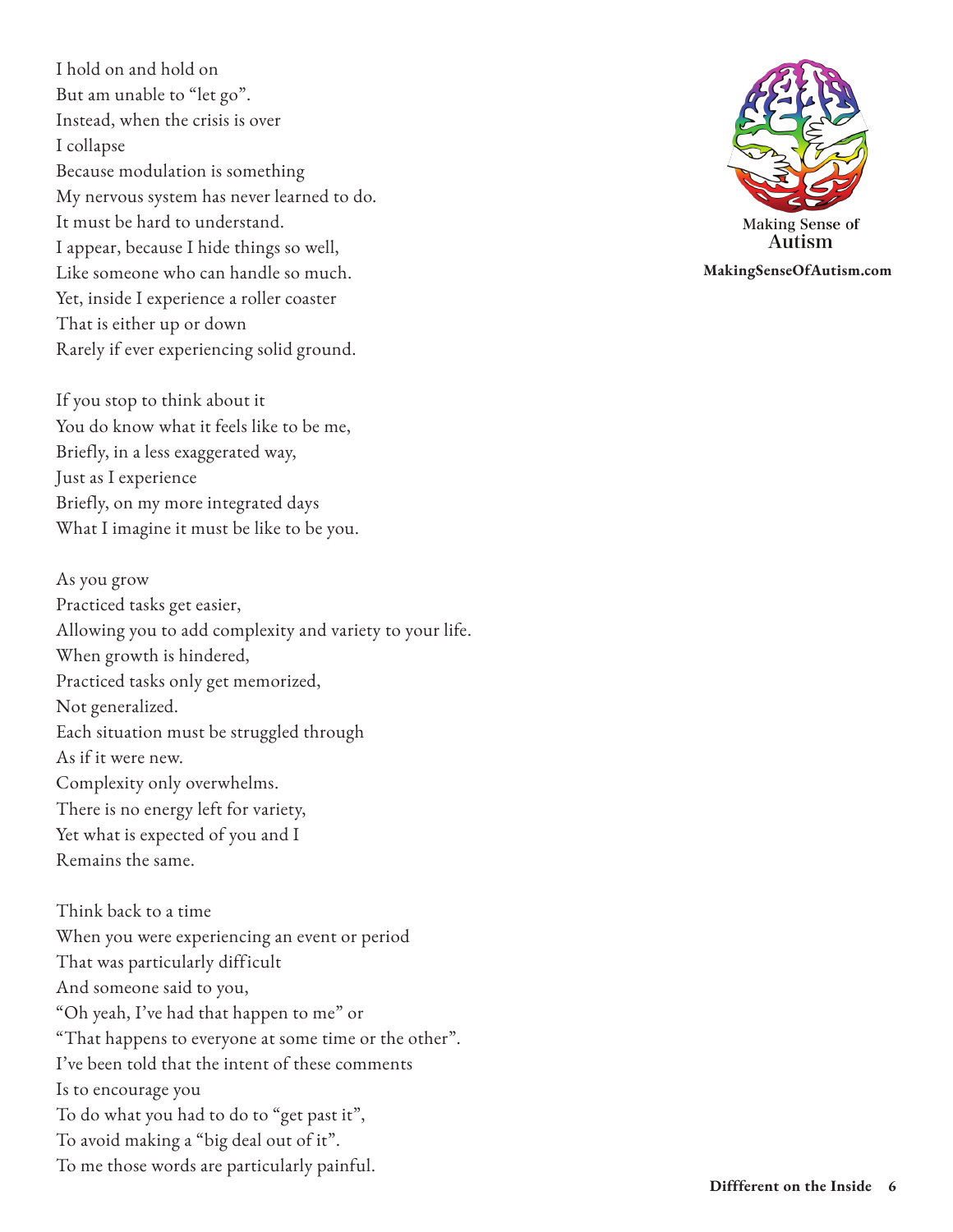The way my nervous system operates Is an "event" that happens every day Not a situation or feeling that will "pass" with time. It is what I must deal with. I accept myself for who I am And I do what I must do. Yet sometimes, Being me does feel like a big deal And some encouragement would be nice. When I talk about what is particularly hard or frustrating for me I'm not pitying myself nor the life I've been given to live. I'm not suggesting that your difficulties are any more or less than mine. I'm not looking to blame someone Or be excused from what I know are my responsibilities. It would mean a lot to me though If someone would recognize Just how much effort I put into Meeting the expectations in life That you and I share With unequal resources to pull from.

I am not looking for recognition for what I have accomplished, Because I am not driven by accomplishments. Most of the time it only serves to remind me of What I have had to compromise within myself To "achieve" these accomplishments. I want recognition for myself as a person. Recognition for how hard I work, Because of and despite my differences, To function in a world That does not readily accept those differences. THAT would make me feel good About how far I have come And encourage me to keep on trying.

Is being me a tragedy? Far from it! In fact, if given the freedom to live and do The best I know how, At the pace and in the way I know works for me, I would quite enjoy myself and my life. Alone time is something I very much cherish. It's people time that challenges my nervous system

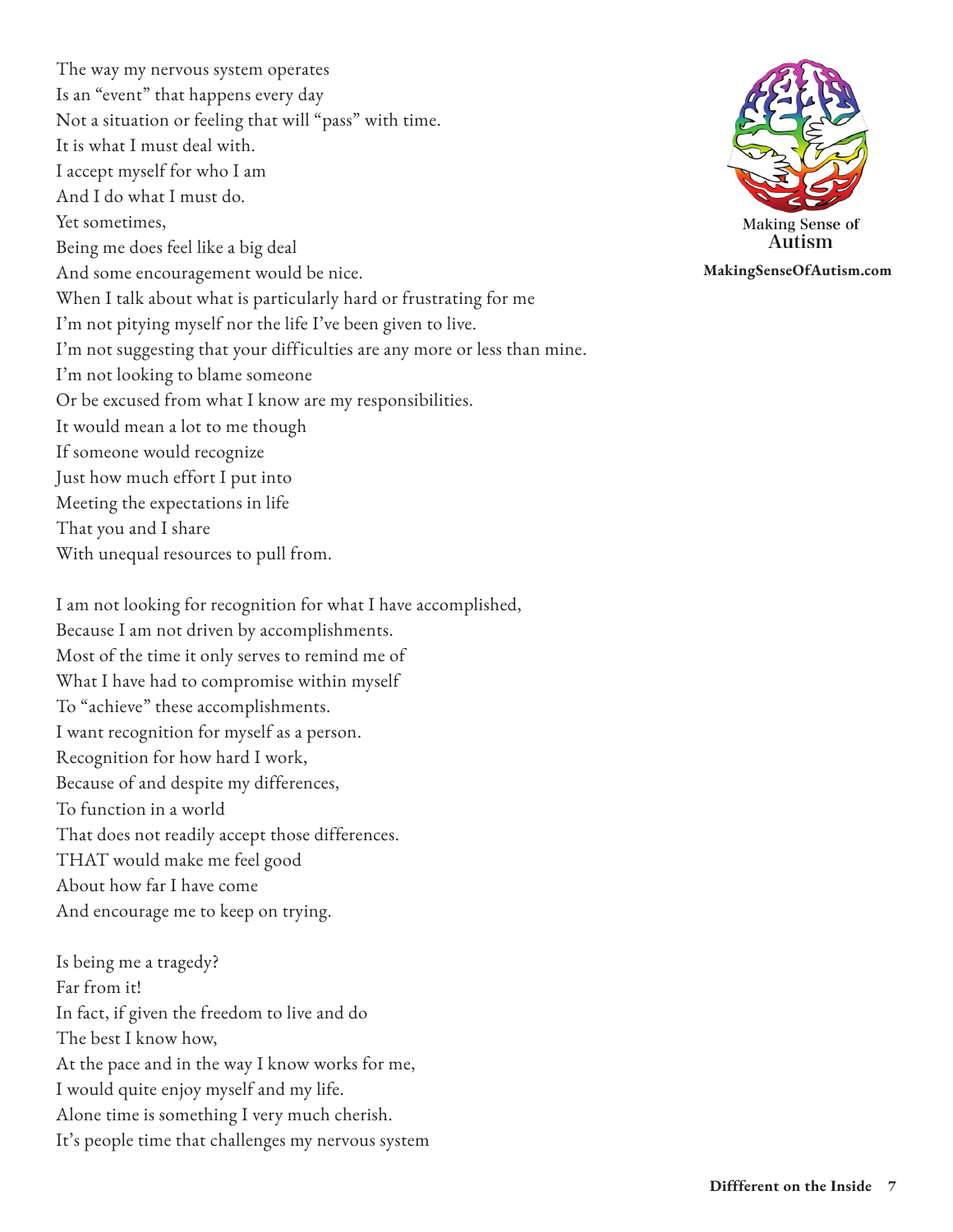And if I let it, My self-esteem. In some ways My differences have enabled me To develop "talents" That I might not have without them. By using intellect rather than emotions I have earned the respect of co-workers As a mediator during stressful events. My ability to "hyper focus" Once I start on a task Means that others can always count on A job that will be done well Down to the littlest detail. Processing new And especially abstract information Is often tedious for me. I need to see and experience things Before I really comprehend them. But once I do I can use what I have learned In highly creative and holistic ways. I enjoy having and using these talents Just as you do yours.

I am fortunate that I have found a profession In which my "talents" are appreciated And my "differentness" accepted. I know others who are less fortunate. They are never given the chance to show their "talents" Because their "differentness" is considered a "disability". It seems odd that we value so much The beauty of diversity in nature Yet seem afraid to share and appreciate The differences among and between ourselves.

I'm not asking that life's expectations Be changed for me. I seek only acceptance for the ways I choose to meet them. Remember what gives joy to you Is often extremely uncomfortable for me. The way that you would do something Is often NOT the way that would Enable me to best succeed